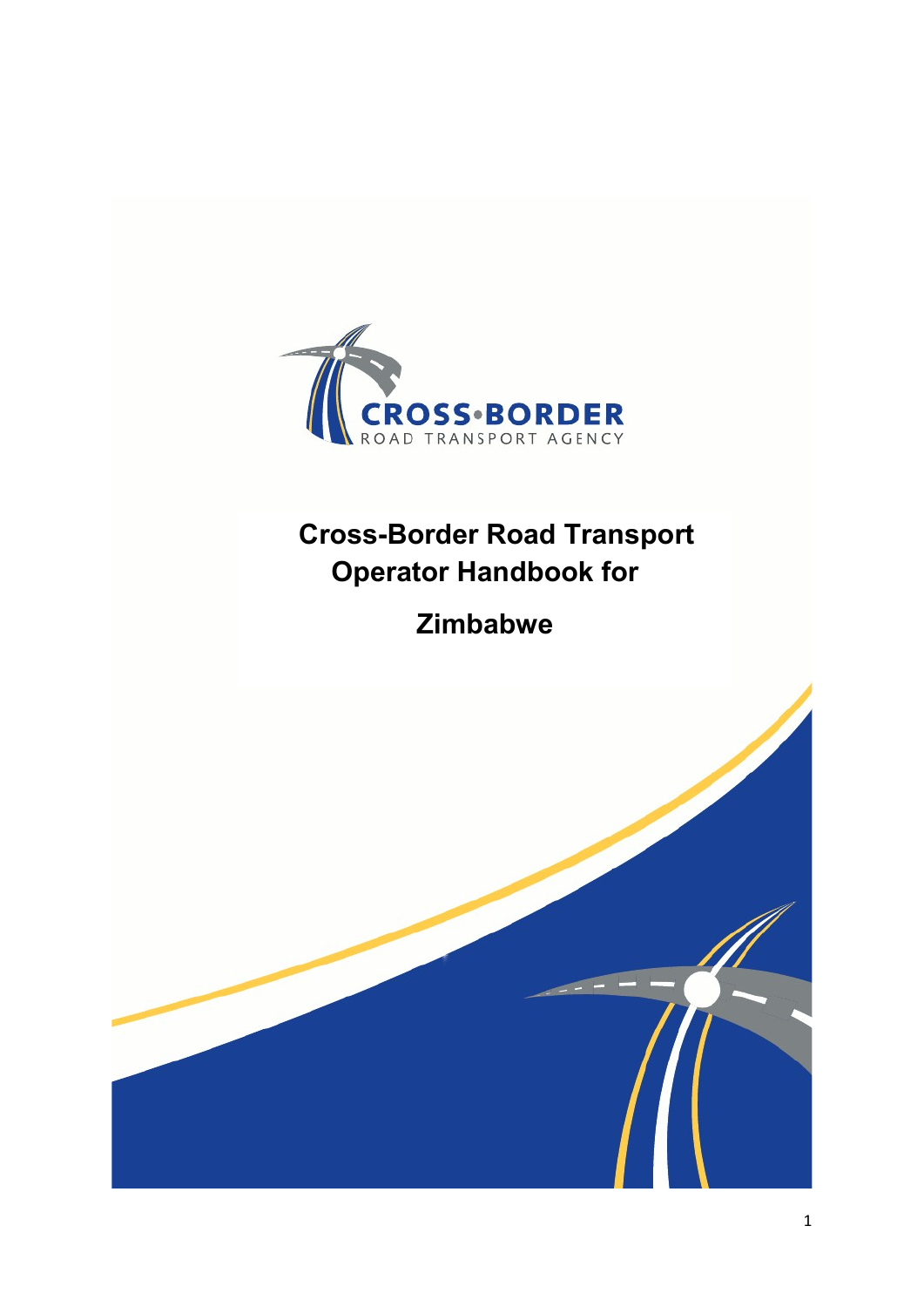# TABLE OF CONTENTS

| 1. |                                                          |  |
|----|----------------------------------------------------------|--|
| 2. |                                                          |  |
| 3. |                                                          |  |
| 4. | DOCUMENT REQUIREMENTS FOR IMPORTATION AND EXPORTATION  5 |  |
|    |                                                          |  |
|    |                                                          |  |
| 5. |                                                          |  |
|    |                                                          |  |
| 6. |                                                          |  |
|    |                                                          |  |
|    |                                                          |  |
|    |                                                          |  |
| 7. |                                                          |  |
| 8. |                                                          |  |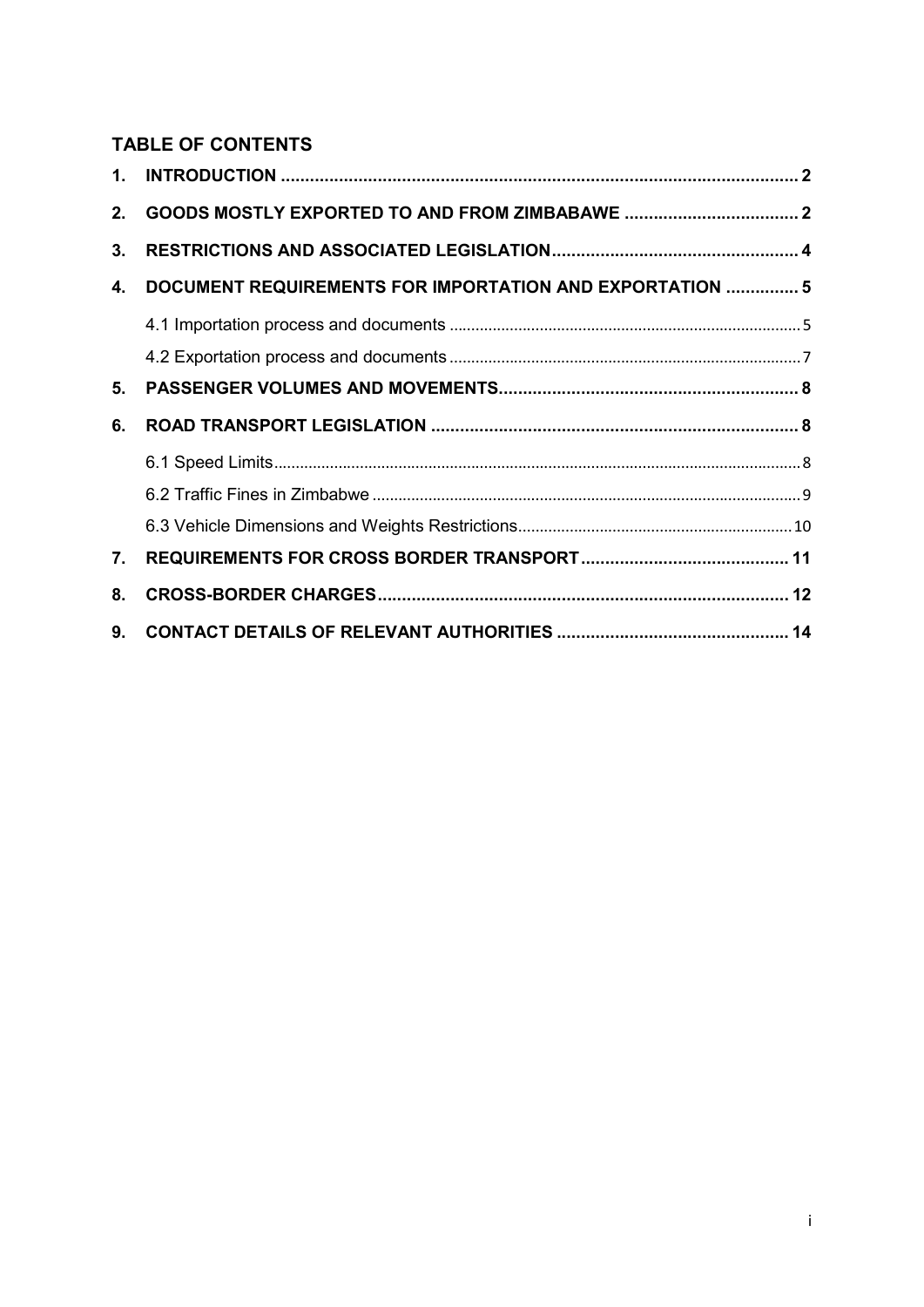# 1. INTRODUCTION

The publication provides you (transport operators) with information that is useful for decision making in the course of doing cross-border business operations between South Africa and Zimbabwe. Other than providing you with information on key requirements for conducting cross-border operations, it also provides business opportunities that exist in the market.

It is therefore recommended that you use this publication to advance business interests as information captured in this publication can be used for purposes of making informed decision making and identifying opportunities that exist for cross-border operators and traders conducting business in Zimbabwe.

## 2. GOODS MOSTLY EXPORTED TO AND FROM ZIMBABAWE

Table 1 and Table 2 show the goods that are mostly traded between South Africa and Zimbabwe in either direction. Cross-border operators should tape into this market, targeting the major manufacturers and producers of the goods.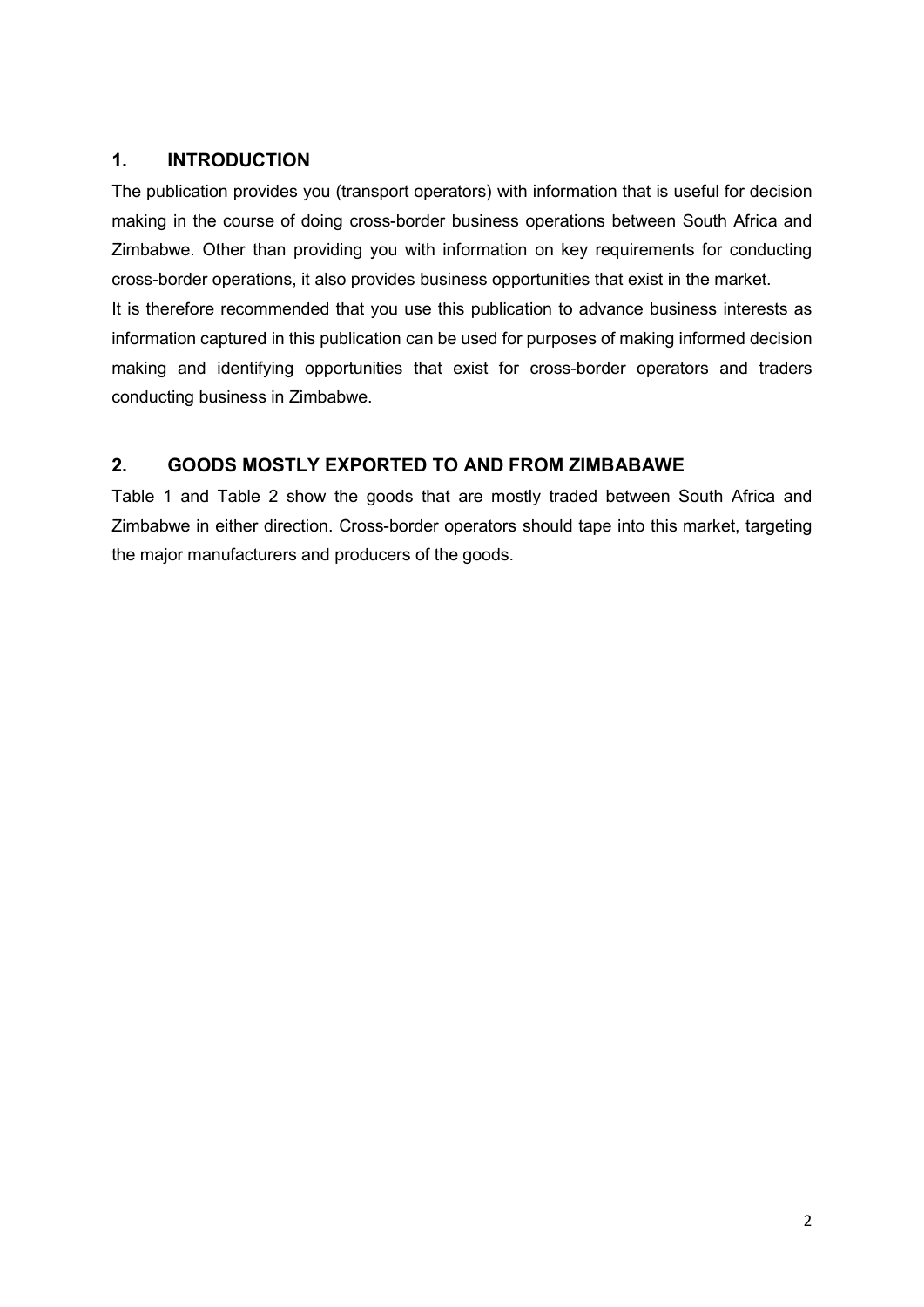## Table 1 Goods exported to Zimbabwe

| <b>COMMODITY</b>                                                                                                | SHARE OF TOTAL EXPORTS FROM SOUTH AFRICA<br><b>TO ZIMBABWE</b> |        |        |        |          |
|-----------------------------------------------------------------------------------------------------------------|----------------------------------------------------------------|--------|--------|--------|----------|
|                                                                                                                 | 2011                                                           | 2012   | 2013   | 2014   | 2015     |
| Vegetable products                                                                                              | 4.87%                                                          | 4.93%  | 8.70%  | 9.58%  | 6.51%    |
| Animal or vegetable fats & oils                                                                                 | 7.64%                                                          | 8.44%  | 4.81%  | 3.99%  | 3.72%    |
| Prepared foodstuffs; beverages, spirits & vinegar;<br>tobacco                                                   | 9.08%                                                          | 9.87%  | 10.04% | 9.63%  | 8.96%    |
| Mineral products                                                                                                | 7.56%                                                          | 4.45%  | 4.30%  | 5.02%  | 5.03%    |
| Products of the chemical or allied industries                                                                   | 16.01%                                                         | 16.05% | 18.11% | 17.85% | 19.85%   |
| Plastics & articles thereof; rubber                                                                             | 6.37%                                                          | 6.85%  | 7.46%  | 7.65%  | 8.00%    |
| Raw hides & skins, leather, furskins                                                                            | 0.13%                                                          | 0.13%  | 0.13%  | 0.10%  | 0.15%    |
| Wood & articles of wood; wood charcoal; cork                                                                    | 0.66%                                                          | 0.76%  | 0.63%  | 0.68%  | 0.72%    |
| Pulp of wood or of other fibrous cellulosic material;<br>waste & scrap of paper or paperboard                   | 3.96%                                                          | 3.78%  | 3.95%  | 4.03%  | 4.06%    |
| Textiles & textile articles                                                                                     | 1.67%                                                          | 1.55%  | 1.67%  | 1.49%  | 1.45%    |
| Footwear, headgear, umbrellas                                                                                   | 0.39%                                                          | 0.39%  | 0.46%  | 0.34%  | 0.38%    |
| Articles of stone, plaster, cement, asbestos, mica or<br>similar materials; ceramic products; glass & glassware | 1.41%                                                          | 1.69%  | 1.66%  | 1.70%  | 1.93%    |
| Natural or cultured pearls, precious or semi-precious<br>stones                                                 | 0.02%                                                          | 0.00%  | 0.01%  | 0.06%  | 0.17%    |
| Base metals & articles of base metal                                                                            | 9.82%                                                          | 10.50% | 8.92%  | 9.50%  | 10.05%   |
| Machinery & mechanical appliances; electrical<br>equipment                                                      | 18.24%                                                         | 18.99% | 17.40% | 16.16% | 16.89%   |
| Vehicles, aircraft, vessels & associated transport<br>equipment                                                 | 8.14%                                                          | 7.49%  | 7.47%  | 7.77%  | 7.27%    |
| Optical, photographic, cinematographic, measuring,<br>checking, precision, medical or surgical instruments      | 1.13%                                                          | 1.13%  | 1.25%  | 1.05%  | 1.18%    |
| Miscellaneous manufactured articles                                                                             | 1.30%                                                          | 1.36%  | 1.38%  | 1.54%  | 1.74%    |
| Works of art, collectors pieces & antiques                                                                      | 0.01%                                                          | 0.00%  | 0.00%  | 0.01%  | $0.00\%$ |
| Other unclassified goods                                                                                        | 0.08%                                                          | 0.05%  | 0.03%  | 0.06%  | 0.02%    |
| Special classification of original equipment<br>components/parts for motor vehicles                             | 0.02%                                                          | 0.00%  | 0.00%  | 0.00%  | 0.00%    |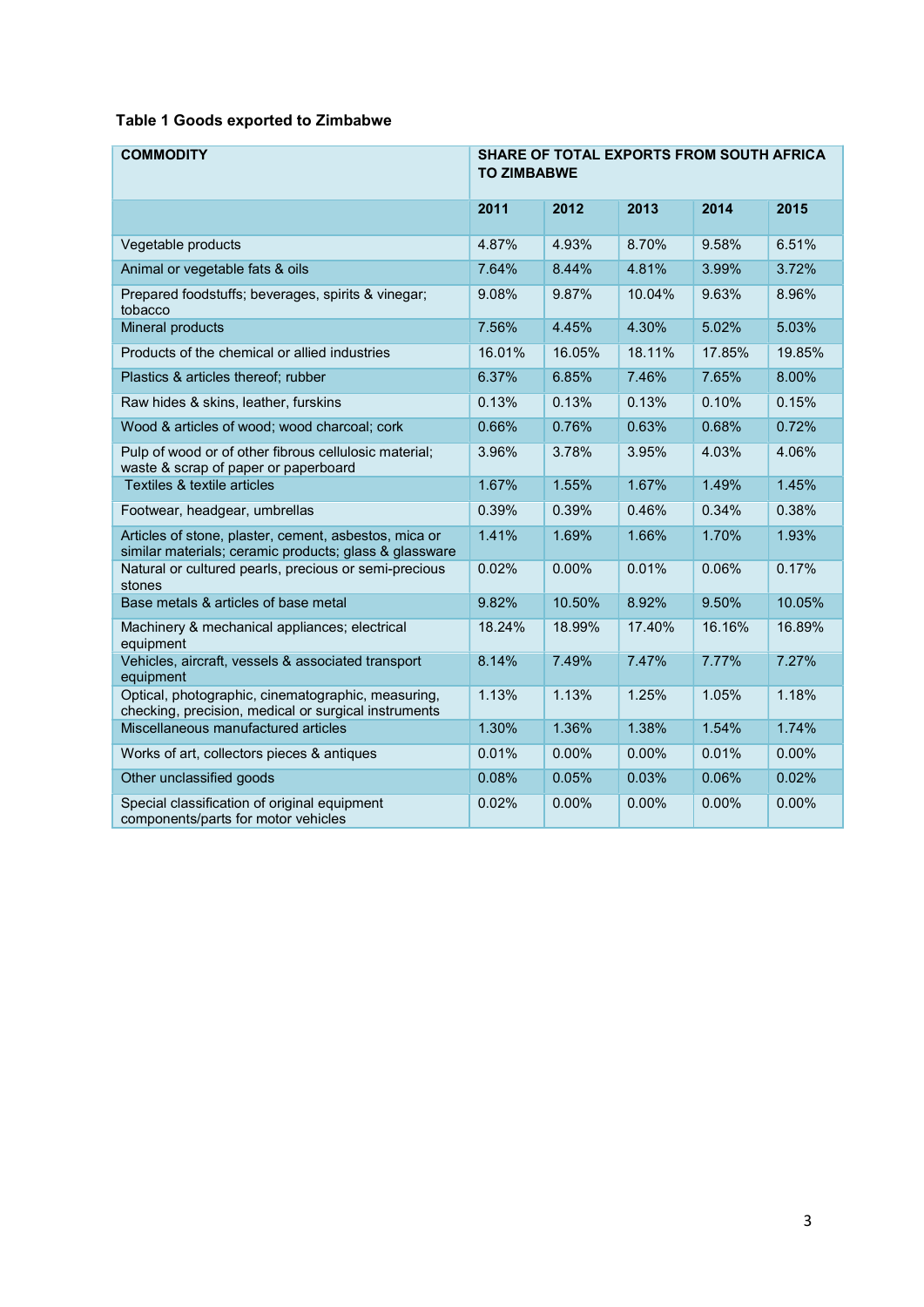#### Table 2 Goods imported from Zimbabwe

| <b>COMMODITY</b>                                                                                                | <b>SHARE OF TOTAL IMPORTS</b> |         |           |         |         |
|-----------------------------------------------------------------------------------------------------------------|-------------------------------|---------|-----------|---------|---------|
|                                                                                                                 | 2011                          | 2012    | 2013      | 2014    | 2015    |
| Live animals, animal products                                                                                   | 0.115%                        | 0.037%  | 0.048%    | 0.184%  | 0.082%  |
| Vegetable products                                                                                              | 2.874%                        | 3.179%  | 4.867%    | 8.654%  | 4.717%  |
| Animal or vegetable fats & oils                                                                                 | 0.011%                        | 0.003%  | $0.000\%$ | 0.001%  | 0.001%  |
| Prepared foodstuffs; beverages, spirits & vinegar;<br>tobacco                                                   | 17.907%                       | 16.433% | 17.757%   | 32.916% | 14.981% |
| Mineral products                                                                                                | 38.320%                       | 44.389% | 47.345%   | 16.107% | 23.190% |
| Products of the chemical or allied industries                                                                   | 0.509%                        | 0.400%  | 0.523%    | 0.692%  | 0.333%  |
| Plastics & articles thereof; rubber                                                                             | 0.408%                        | 2.317%  | 1.986%    | 2.038%  | 0.489%  |
| Raw hides & skins, leather, furskins                                                                            | 0.538%                        | 0.759%  | 1.722%    | 3.195%  | 1.722%  |
| Wood & articles of wood; wood charcoal; cork                                                                    | 1.753%                        | 2.093%  | 1.953%    | 4.393%  | 1.442%  |
| Pulp of wood or of other fibrous cellulosic material;<br>waste & scrap of paper or paperboard                   | 0.165%                        | 0.408%  | 0.340%    | 0.589%  | 0.407%  |
| Textiles & textile articles                                                                                     | 15.536%                       | 10.278% | 12.602%   | 12.863% | 5.966%  |
| Footwear, headgear, umbrellas                                                                                   | 0.402%                        | 0.547%  | 0.711%    | 0.894%  | 0.573%  |
| Articles of stone, plaster, cement, asbestos, mica or<br>similar materials; ceramic products; glass & glassware | 0.313%                        | 0.217%  | 0.378%    | 0.667%  | 0.265%  |
| Natural or cultured pearls, precious or semi-precious<br>stones                                                 | 10.690%                       | 9.546%  | 1.901%    | 0.943%  | 0.086%  |
| Base metals & articles of base metal                                                                            | 8.356%                        | 6.383%  | 4.711%    | 8.966%  | 43.521% |
| Machinery & mechanical appliances; electrical<br>equipment                                                      | 1.434%                        | 1.950%  | 2.102%    | 5.272%  | 1.634%  |
| Vehicles, aircraft, vessels & associated transport<br>equipment                                                 | 0.162%                        | 0.321%  | 0.249%    | 0.172%  | 0.058%  |
| Optical, photographic, cinematographic, measuring,<br>checking, precision, medical or surgical instruments      | 0.056%                        | 0.084%  | 0.062%    | 0.245%  | 0.047%  |
| Miscellaneous manufactured articles                                                                             | 0.371%                        | 0.439%  | 0.531%    | 0.815%  | 0.218%  |
| Works of art, collectors pieces & antiques                                                                      | 0.078%                        | 0.087%  | 0.095%    | 0.180%  | 0.106%  |
| Other unclassified goods                                                                                        | 0.002%                        | 0.129%  | 0.116%    | 0.212%  | 0.162%  |

# 3. RESTRICTIONS AND ASSOCIATED LEGISLATION

The following are restricted goods which require a licence or permit to import into Zimbabwe:

- Live animals health certificate required along with complete and valid inoculations;
- Agricultural produce;
- Plants and plant products, soil medium, invertebrates;
- Firearms and ammunition (Hunting weapons permissible only with authorisation obtainable from Ministry of Interior);
- Relics and national monuments;
- Local and Foreign currency; and
- Stills and all apparatus or parts of apparatus capable of being used for the production or refining of alcohol.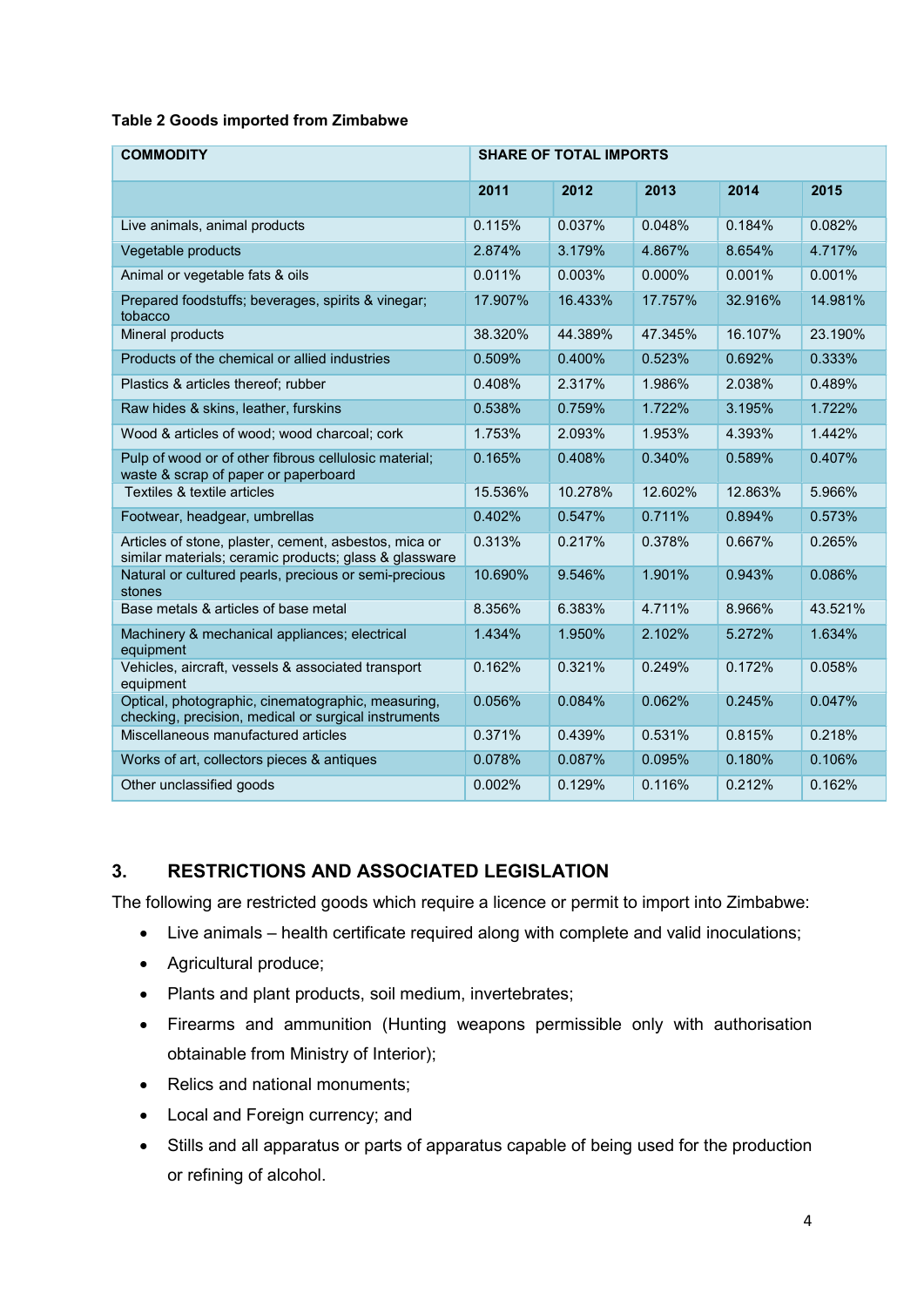The following goods are absolutely prohibited from importation to Zimbabwe:

- Pornographic materials:
- Flick knives/lock blades;
- Skin lightening creams containing hydroquinone and mercury;
- Base, counterfeit or forged coins or currency;
- Prison- made and penitentiary-made goods;
- Spirituous beverages which contain preparations, extracts, essences or chemical products which are noxious or injurious;
- Any goods which are indecent, obscene or objectionable;
- Any goods which might tend to deprave the morals of the inhabitants, or any class of the inhabitants, of Zimbabwe; and
- Any goods the importation of which is prohibited by or under the authority of any enactment.

## 4. DOCUMENT REQUIREMENTS FOR IMPORTATION AND EXPORTATION

## 4.1 Importation process and documents

- The Government of Zimbabwe has signed on 16/03/15 a 4-year Consignment-Based Conformity (CBCA) contract with a French global company, Bureau Veritas. This contract provides the pre-shipment services of the listed products in the country of export and issuance of certificates of conformity based on the national and international quality, safety, health and environment standards in line with the WTO agreements.
- From the 16th of May 2015 any consignment on the category list not accompanied with the required CBCA certificate will be refused from entering the country. This is an interim measure, while the establishment of the Zimbabwe Quality Standards Regulatory Authority is being finalised.
- The verification will take place in the country of export where upon satisfactory verification, a CBCA certificate will be issued for the consignment.
- This certificate shall be presented for Customs clearance on arrival in Zimbabwe. The items in the category list are:
	- o Food and Agriculture;
	- o Building and civil engineering;
	- o Timber and timber products;
	- o Petroleum and fuel;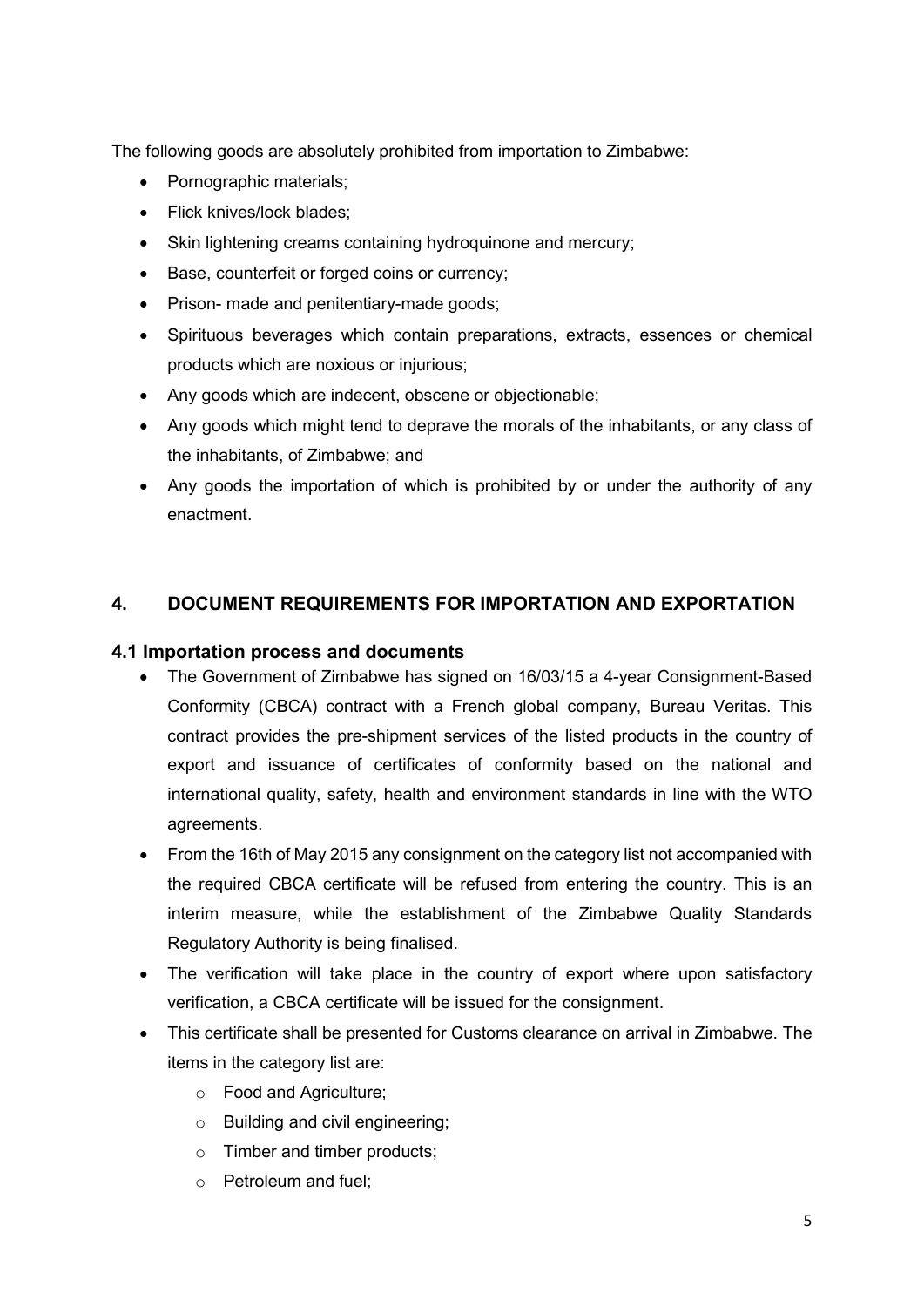- o Packaging material;
- o Electrical/electronic appliances;
- o Body care;
- o Automotive and transportation;
- o Clothing and textile;
- o Engineering equipment;
- o Mechanical appliances; and
- o Toys.
- The clearance of importations is done by a Bill of Entry which is processed in the Automated System for Customs Data (ASYCUDA) system.
- The importer should have a Business Partner Number which is activated for Customs purposes.

The following documents are required when clearing commercial importations:

- Bill of Entry (Form 21): This Bill is lodged through the ASYCUDA World system. This is an internet based system where clearing agents and registered companies submit their clearance documents electronically.
- All the supporting documents should be scanned and submitted as attachments online (in ASYCUDA) together with the bill of entry.
- If importer has no tax clearance certificate (ITF 263) Informal Cross Border Trader's Tax of 10% of the value for duty purposes will be due and payable together with any duties and other charges which may be due before goods can be released by ZIMRA.
- Payments are done by way of bank deposits into the ZIMRA account where the amount will be credited to the agent's or importer's account with ZIMRA.
- Documents are processed, assessed and if correct a Delivery Release Order is issued authorising the collection of goods from the carrier or detention.
- If there is need to inspect the goods, an Examination Order is issued and an inspection carried out to verify the quantities, classification, origin, values or any aspect that needs clarification.
- After assessment, two sets of documents in hard copies must be submitted for final release of the goods;
- Commercial invoices:
- Cargo release order;
- Value Declaration Forms;
- Bill of Lading;
- Packing List: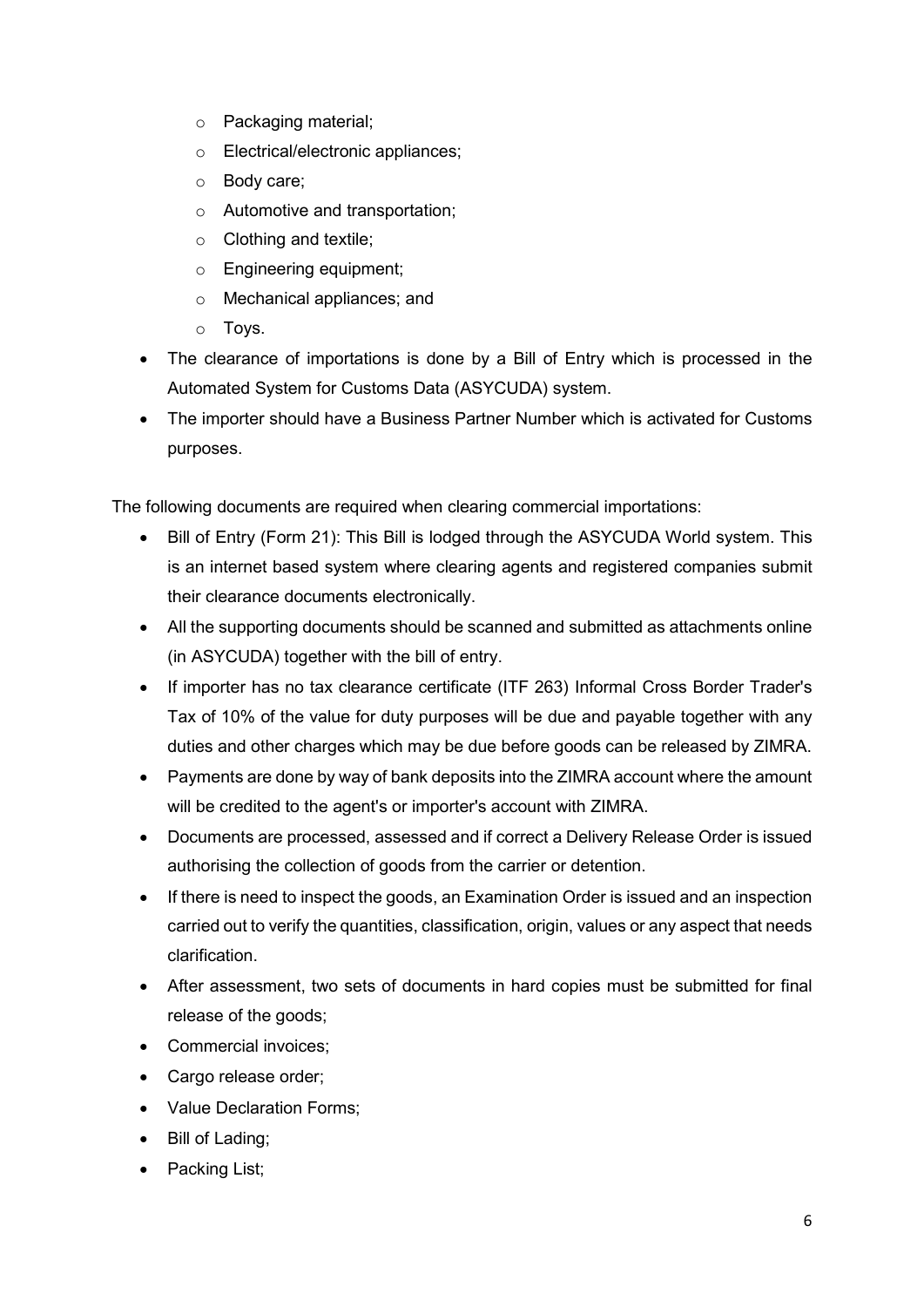- Road manifest;
- Transit entry documents (South Africa's form SAD500);
- Value Declaration Form:
- Insurance Statement; and
- SADC -Certificates of Origin.

Where goods are imported from SADC, COMESA or any Member State with which Zimbabwe has a bilateral trade agreement, preferential rates of duty will be applicable if the correct certificates of origin are attached.

- Zimbabwe has the following trade agreements: COMESA, SADC, Zimbabwe-Malawi Trade Agreement, Zimbabwe-Botswana Trade Agreement, Zimbabwe-Mozambique Trade Agreement, Zimbabwe-South Africa Trade Agreement and Zimbabwe-Namibia Trade Agreement.
- A certificate of origin signed by the exporter or manufacturer of the goods and duly authenticated by the relevant authority in the country of export should be produced.
- For goods to be exported from Zimbabwe, the exporter and the goods should be registered with ZIMRA under the relevant trade agreement.
- Duty is calculated on the basis of Cost, Insurance and Freight (CIF) value of the imported goods up to the point of entry into Zimbabwe.
- Insurance and Freight inside Zimbabwe is excluded from the Value for Duty Purposes (VDP). The CIF value of the imported goods is an aggregate of the cost of goods, insurance, freight and any other charges incurred outside Zimbabwe.

## 4.2 Exportation process and documents

- Documentation for exportation needs to be done by either a registered importer or a registered clearing agent.
- No duties are payable on export but clearance fees are due and payable.
- A Bill of Entry (Form 21) is lodged through the ASYCUDA World system with the following supporting documents attached to the entry:
	- $\circ$  Exchange Control CD1 forms which are obtained from commercial banks;
	- o Suppliers' invoices;
	- o Consignment notes; and
	- o Copies of Export Permits/Licences (where applicable).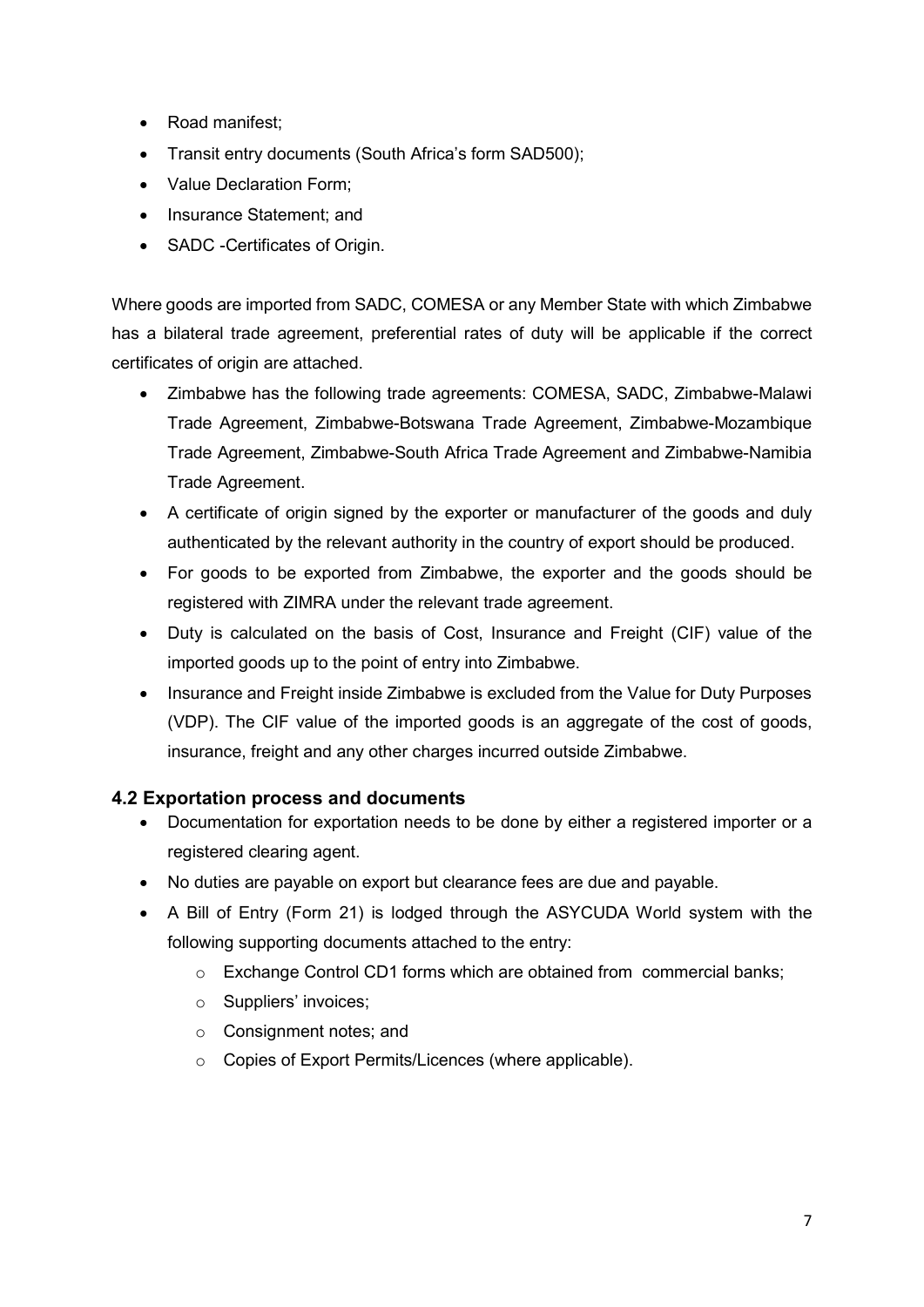# 5. PASSENGER VOLUMES AND MOVEMENTS

Passenger volumes and movements trends between South Africa and Zimbabwe are shown below in Table 3

|                   | 2013            |                   | 2014            |                   |  |
|-------------------|-----------------|-------------------|-----------------|-------------------|--|
|                   | <b>Arrivals</b> | <b>Departures</b> | <b>Arrivals</b> | <b>Departures</b> |  |
| South African     | 222 874         | 226 650           | 239 597         | 242 675           |  |
| Foreign nationals | 3 261 114       | 2848246           | 3 374 000       | 2 805 683         |  |
| <b>Total</b>      | 3 483 988       | 3 074 896         | 3 613 597       | 3 048 358         |  |

#### Table 3 Passenger Volumes and Movements

#### Source: StatsSA Tourism

- It is evident that there was an increase in the number of passengers, both South African and foreign nationals, from 2013 to 2014.
- The number of passengers arriving into South Africa from Zimbabwe increased by 3.59% from 2013 to 2014; and of those travelling to Zimbabwe from South Africa decreased by 1% in the same period.

## 6. ROAD TRANSPORT LEGISLATION

- Road transport in Zimbabwe is regulated by the Road Motor Transportation Act.
- The Act provides for the licensing of drivers of motor vehicles; issuing and recognition of international driving permits and foreign drivers licences; compulsory insurance against third party risks arising out of the use of motor vehicles; traffic signs and police directions; the control of certain advertisements; certain offences connected with road traffic; prohibition from driving and endorsement of licences and for the powers and duties of various persons.

## 6.1 Speed Limits

Unless an appropriate road traffic sign is displayed indicating a lower speed limit, every public road or section thereof:

- Within an urban area, is subject to a general speed limit of 60 kilometres per hour;
- Outside an urban area, is subject to a general speed limit of:
	- o 100 kilometres per hour if it is not a tarred road;
	- o 120 kilometres per hour if it is a tarred road; and
- A general speed limit of 120 kilometres per hour applies in respect of every freeway.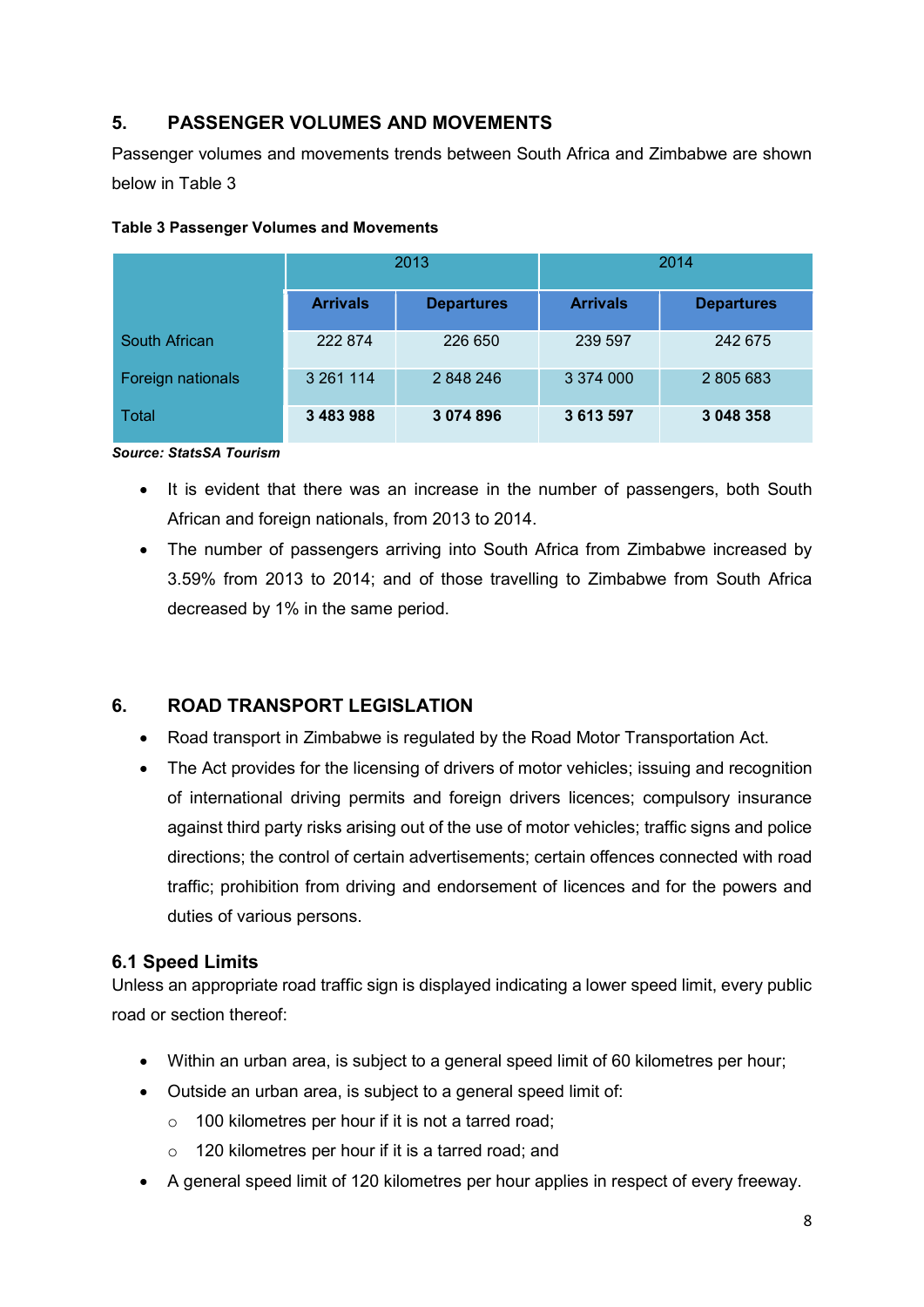In terms of section 76(3) of the Act, a speed limit of:

- 80 kilometres per hour, subject to the proviso to that section, applies in respect of:
	- o A goods vehicle, with a gross vehicle mass exceeding 9 000 kilograms;
	- o A combination of motor vehicles consisting of a goods vehicle, being the drawing vehicle, and one or two trailers of which the sum of the gross vehicle mass of the goods vehicle and of the trailer or trailers exceeds 9 000 kilograms; or
	- o An articulated motor vehicle, of which the gross combination mass of the trucktractor exceeds 9 000 kilograms;
- 100 kilometres per hour, subject to the proviso to that section, applies in respect of
	- o A bus; and
	- o A minibus used for the conveyance of persons.

## 6.2 Traffic Fines in Zimbabwe

The following traffic fines are applicable in Zimbabwe.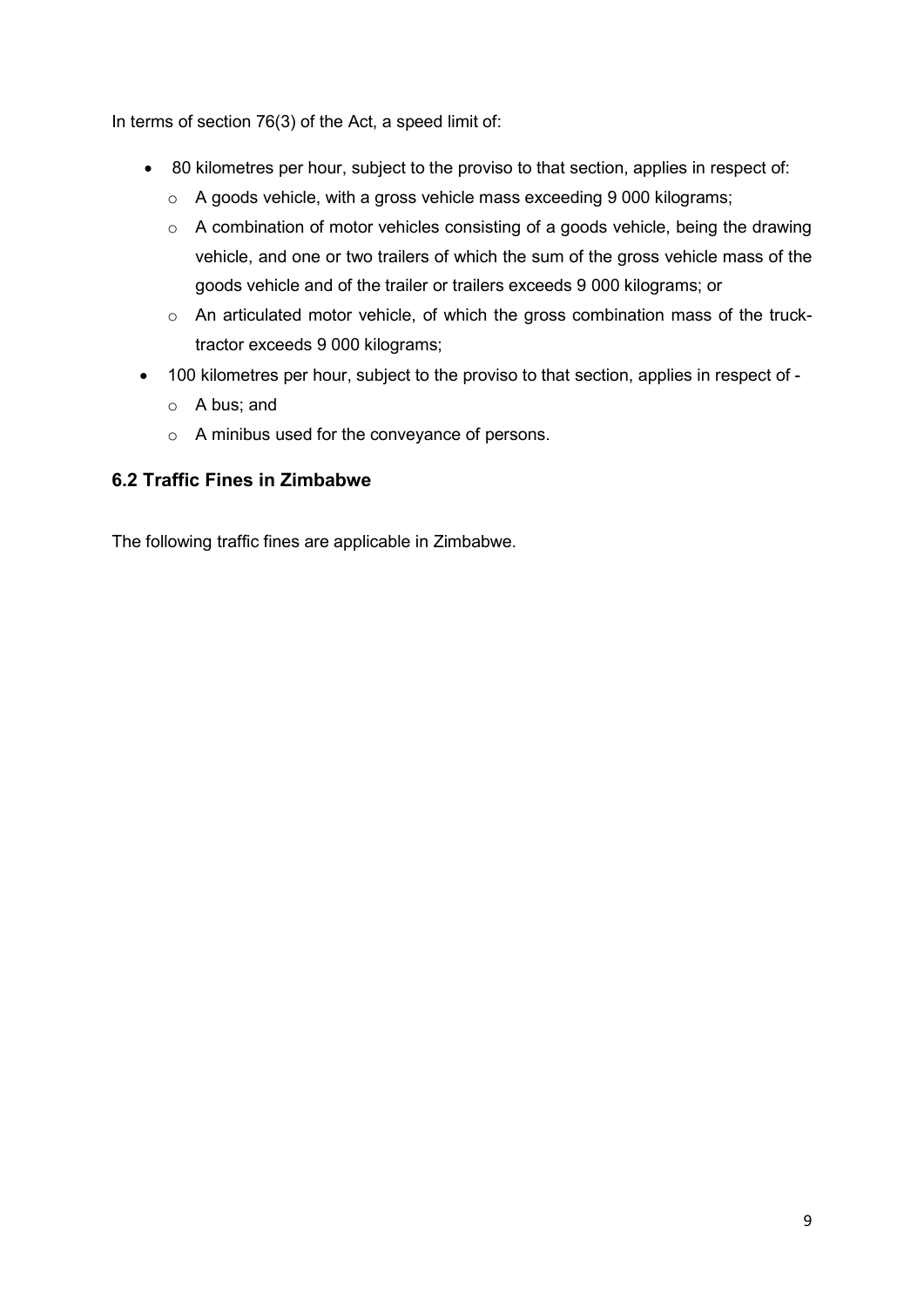## Table 4 Traffic Fines in Zimbabwe

|                    | <b>DESCRIPTION</b>                                                   | <b>AMOUNT</b>  |
|--------------------|----------------------------------------------------------------------|----------------|
|                    |                                                                      | $US($ \$)      |
| <b>Speeding</b>    | $6 - 15$                                                             | 5              |
| k/per<br>hour over | $16 - 25$                                                            | 10             |
| limit              |                                                                      |                |
|                    | $26 - 35$                                                            | 15             |
|                    | $36 - 50$                                                            | 20             |
|                    | $50+$                                                                | Court          |
|                    |                                                                      |                |
| <b>Fail to</b>     | Display current vehicle licence                                      | 5              |
|                    | Produce documents to police                                          | 5              |
|                    | Produce documents to VID                                             | 10             |
|                    | Licence vehicle registered vehicle all classes                       | 10             |
|                    | Display registration mark and number                                 | 10             |
|                    | Notify change of ownership - 14 days                                 | 10             |
|                    |                                                                      |                |
| <b>No</b>          | Number plate                                                         | 10             |
|                    | Rear number plate light                                              | 5              |
|                    | <b>Drivers licence</b>                                               | 20             |
|                    | Insurance                                                            | 10             |
|                    | White front reflectors                                               | 5              |
|                    | Red read reflectors                                                  | 5              |
|                    | Red "T" on rear trailer                                              | 10             |
|                    | Amber side reflectors on motor vehicle and trailer longer<br>than 8m | 5              |
|                    | Red triangles                                                        | 15             |
|                    | Horn or abuse of horn or fail to use horn                            | 10             |
|                    | Stopping, no parking, no left or right turn                          | 5              |
|                    |                                                                      |                |
| <b>Other</b>       | Proceed against red robot                                            | 20             |
|                    | Proceed against amber robot                                          | 10             |
|                    | Encroach over white line at a robot                                  | 10             |
|                    | Overtake over solid white line                                       | 20             |
|                    | Cut corner when turning                                              | 10             |
|                    |                                                                      |                |
| <b>Defects</b>     | No headlight, one headlight or no side lights                        | 5              |
|                    | No windscreen wiper                                                  | 5              |
|                    | Leaks of oil onto road                                               | $\overline{5}$ |
|                    | Handbrakes not working                                               | 15             |
|                    | Footbrakes not working                                               | 20             |

# 6.3 Vehicle Dimensions and Weights Restrictions

 Zimbabwe's axle load regulations compares favourably with most other countries. Tables below gives an indication of the Axle, Gross Combination Mass and Dimensional limits: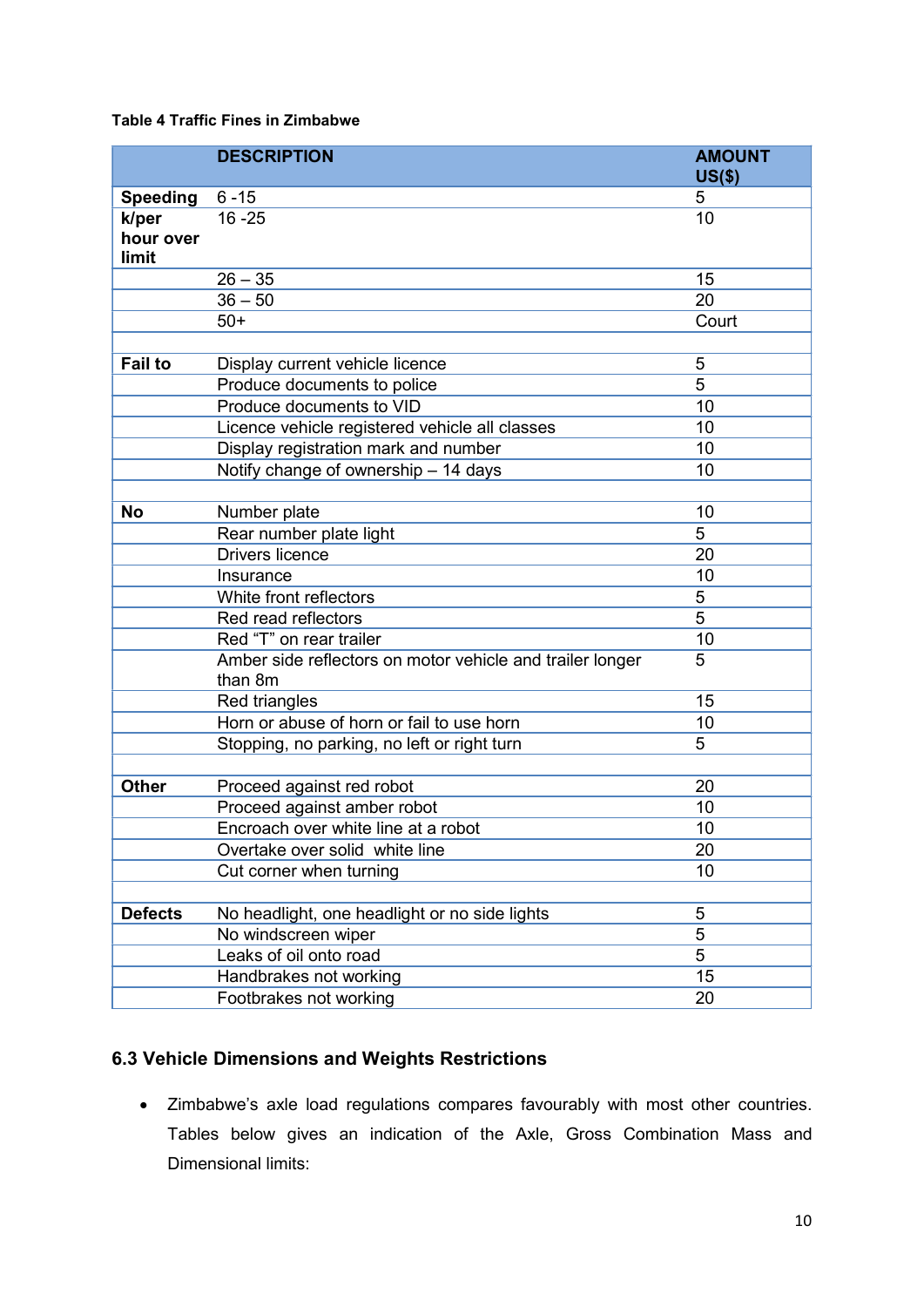#### Table 5 Legal Load Limits for Goods Vehicles in Zimbabwe

| <b>COUNTRY</b>      | <b>STEERING</b><br><b>AXLE</b> | <b>SINGLE</b><br><b>AXLE</b> | <b>TANDEM</b><br><b>AXLE</b> | <b>TRIDEM</b><br><b>AXLE</b> | <b>COMBINATION</b><br><b>AXLE</b> |
|---------------------|--------------------------------|------------------------------|------------------------------|------------------------------|-----------------------------------|
| Angola              | 7 700 kg                       | 10 000 kg                    | 16 000 kg                    | 24 000 kg                    | 38 000 kg                         |
| <b>Botswana</b>     | 7 700 kg                       | 8 200 kg                     | 16 000 kg                    | 24 600 kg                    | 50 200 kg                         |
| Lesotho             |                                | 8 200 kg                     | 16 400 kg                    | 21 000 kg                    | 49 000 kg                         |
| Malawi              | 7 700 ka                       | 8 200 kg                     | 16 400 ka                    | 24 600 kg                    | 55 000 kg                         |
| <b>Mozambique</b>   | 7 700 kg                       | 10 000 kg                    | 16 000 kg                    | 22 000 kg                    | 38 000 kg                         |
| <b>Namibia</b>      | 7 700 kg                       | 8 200 kg                     | 16 400 kg                    | 21 000 kg                    | 48 400 kg                         |
| <b>South Africa</b> | 7 700 kg                       | 8 000 kg                     | 16 000 kg                    | 24 000 kg                    | 56 000 kg                         |
|                     |                                | (2 wheels)                   | (2 wheels)                   |                              |                                   |
| <b>South Africa</b> |                                | 9 000 kg                     | 18 000 kg                    |                              |                                   |
|                     |                                | (4 wheels)                   | (4 wheels)                   |                              |                                   |
| <b>Swaziland</b>    | 7 700 kg                       | 8 200 kg                     | 16 400 kg                    | 21 000 kg                    | 50 200 kg                         |
| Tanzania            | 7 700 kg                       | 10 000 kg                    | 18 000 kg                    | 24 000 kg                    | 52 000 kg                         |
| <b>Zimbabwe</b>     |                                | 8 000 kg                     | 18 000 ka                    | 24 000 kg                    | 56 000 kg                         |

#### Table 6 Legal Dimensional Limits for Goods Vehicles in Zimbabwe

| <b>COUNTRY</b>      | <b>OVERALL</b><br><b>WIDTH</b> | <b>OVERALL</b><br><b>HEIGHT</b> | <b>LENGTH OF</b><br><b>RIGID</b> | <b>LENGTH OF</b><br><b>ARTICULATED</b> | <b>LENGTH OF</b><br><b>COMBINATION</b> |
|---------------------|--------------------------------|---------------------------------|----------------------------------|----------------------------------------|----------------------------------------|
| Angola              | 2.5 m                          | 4.0 m                           | 15.0 m                           | 18.0 m                                 | 20.0 m                                 |
| <b>Botswana</b>     | 2.5 <sub>m</sub>               | 4.1 m                           | 12.5 m                           | 17.0 m                                 | 22.0 m                                 |
| Lesotho             | 2.6 <sub>m</sub>               | 4.1 m                           | 12.5 m                           | 17.0 m                                 | 22.0 m                                 |
| <b>Malawi</b>       | 2.5 m                          | $4,6 \text{ m}$                 | 12.5 m                           | 17.0 m                                 | 22.0 m                                 |
| <b>Mozambique</b>   | 2.5 <sub>m</sub>               | 4.0 m                           | 12.0 m                           |                                        | 18,0 m*                                |
| <b>Namibia</b>      | 2.5 m                          | 4.1 m                           | 12.5 m                           | 17.0 m                                 | 22,0m                                  |
| <b>South Africa</b> | 2.5 <sub>m</sub>               | 4.3 m                           | 12.5 m                           | 18.5 <sub>m</sub>                      | 22.0 m                                 |
|                     | (medium)                       |                                 |                                  |                                        |                                        |
| <b>South Africa</b> | 2.6 m                          |                                 |                                  |                                        |                                        |
|                     | (heavy)                        |                                 |                                  |                                        |                                        |
| <b>Swaziland</b>    | 2.5 <sub>m</sub>               | 4.1 m                           | 12.5 m                           | 17.0 m                                 | 20.0 m                                 |
| Tanzania            | 2.6 m                          | 4.4 m                           | 12.5 m                           | 17.0 m                                 | 22.0 m                                 |
| <b>Zimbabwe</b>     | 2.5 <sub>m</sub>               | $4,6 \text{ m}$                 | 12.5 m                           | 18.5 m                                 | 22.0 m                                 |

When the legal mass limits are exceeded an Abnormal Vehicle (AV) registration is required.

## 7. REQUIREMENTS FOR CROSS BORDER TRANSPORT

The following are requirements for travelling to Zimbabwe:

- Valid passport of the driver:
- Certified copy of vehicle registration papers in the name of the driver;
- Letter of authority from the registered owner if the vehicle is not owned by the driver
- If vehicle is still being financed, a letter of authority from the bank (must include dates of travel) together with the vehicle license papers;
- Police Clearance Certificate: is required if travelling through the Chirundu Border Post, for vehicles and trailers. When applying for Police Clearance certificate, it is required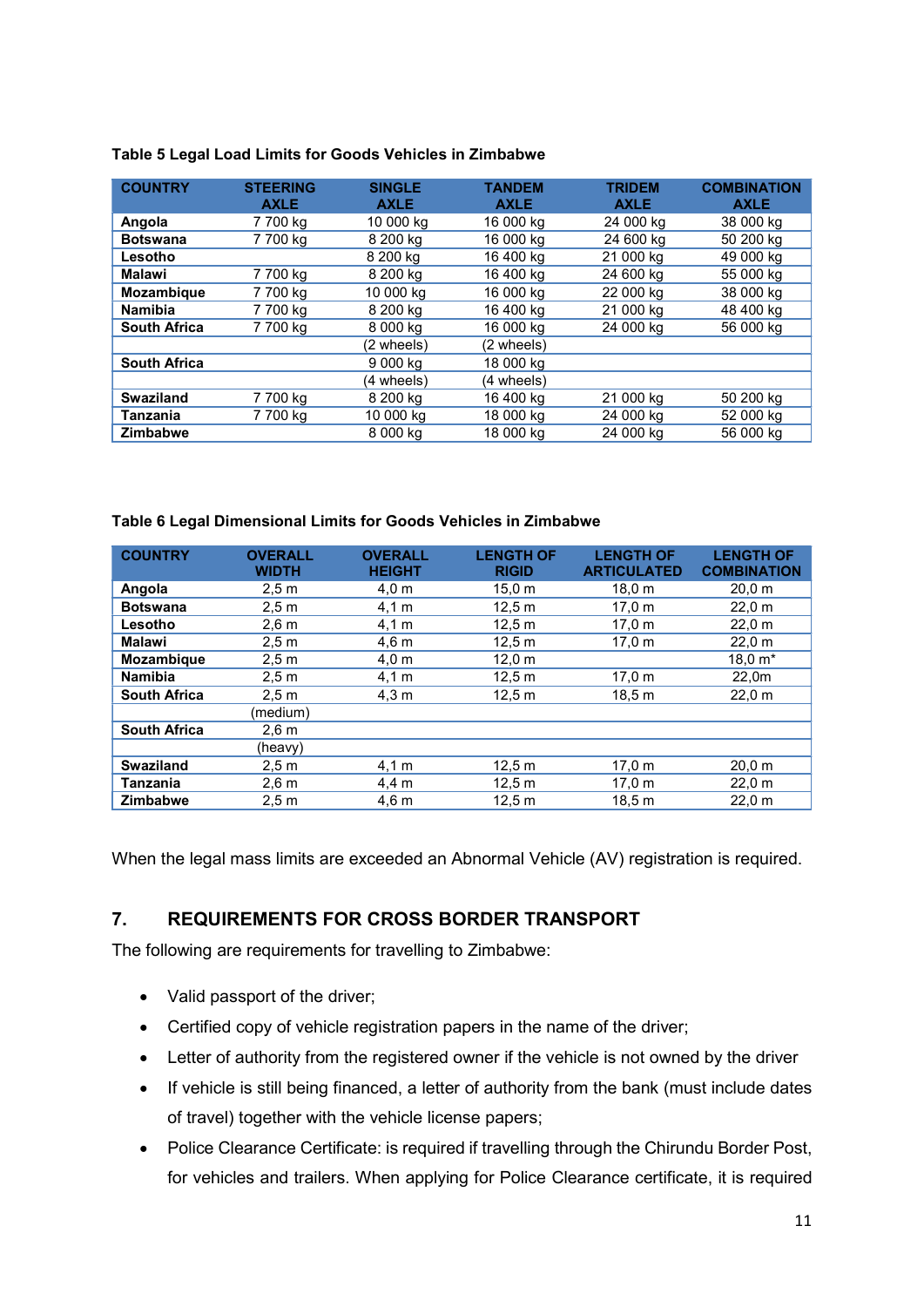to have a Request for Police Identification/ Clearance (RPC) Form obtainable from the Traffic Department;

- Commercial Vehicle Guarantee (CVG): Private vehicles do not require a CVG it is only applicable for Commercial vehicles. Obtainable from Zimbabwe registered clearing agents and payment of relevant bond is between USD 30 to USD 50;
- Third-Party Insurance: Compulsory obtained at border post or at an AA Accredited Sales Agent store;
- Road Access Fee: Based on the vehicle's size paid on entry only:
	- o R90 for a small sedan;
	- $\circ$  R270 for a large 4x4;
- Exit Pass: R70 at each exit:
- Carbon Tax: charges from R50 to R240;
- White and Red Reflective Tape: Two small white rectangular size strips on the right and left hand side of the front bumper as well as two small red square strips on the right and left hand side of the rear bumper. Ideally, the strips should be honeycombed. If towing a trailer, two small red square strips on the right and left hand side of the rear bumper are required;
- Temporary Import Permit is issued at the border post upon entry, free of charge;
- Warning Triangles: Two warning triangles on a metal plate;
- White and Red T-sign: Required if towing a trailer; white must be displayed on front right hand side of trailer/caravan and red on the rear right hand side of the trailer / caravan;
- Fire Extinguisher: Compulsory;
- Safety Vests: Recommended; and
- ZA Sticker.

## 8. CROSS-BORDER CHARGES

Zimbabwe activated cross-border charges for foreign vehicles terminating trips or transiting through the country.

- The cross-border charges that South African operators are charged in Zimbabwe are Yellow card, New Limpopo Bridge fee, Carbon tax- horse, Carbon tax- trailer, Environmental Management Agency (EMA) fee, Commercial Vehicle Guarantee (CVGs), Gate Pass, Goods inspection fee, Parking fee and Victoria Falls bridge fee.
- All cross-border operators are required to pay the cross-border charges.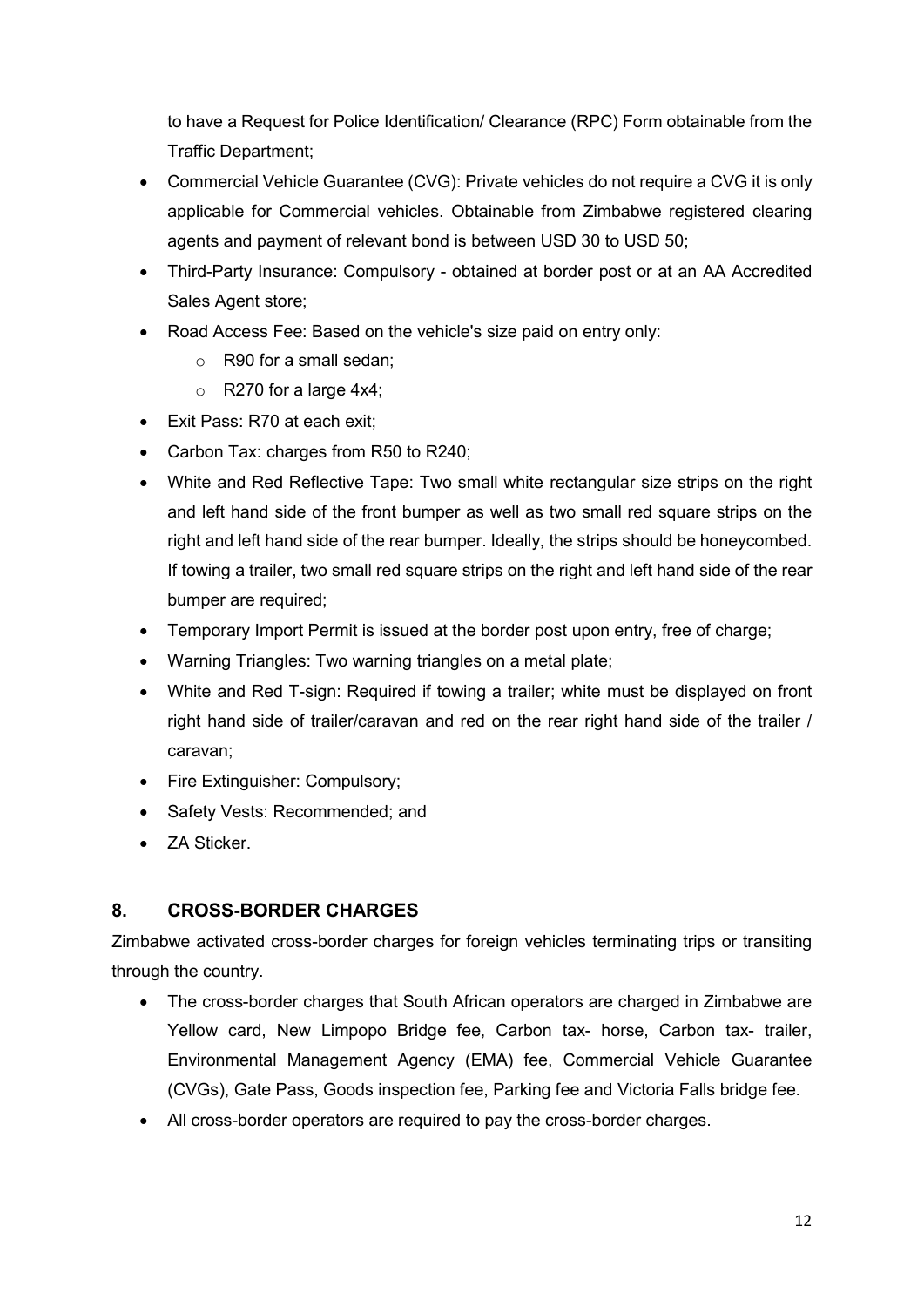### The estimated Freight Cross-Border Charges

### Table 7: Freight Transport Charges

| <b>CROSS BORDER CHARGES</b>  | <b>AMOUNT (R)</b> | <b>VALIDITY</b> |
|------------------------------|-------------------|-----------------|
| <b>Gate Pass</b>             | R 650.00          | Per entry       |
| Coupons                      | R 1,626.00        | Return trip     |
| <b>CVG</b> (+trailer)        | R 1,355.00        | 30 days         |
| <b>Carbon Tax</b>            | R 1,220.00        | 30 days         |
| <b>Third Party Insurance</b> | R 813.00          | 30 days         |
| Note: $US$1.00 = R11.03$     |                   |                 |

## Table 8: Passenger Transport Charges - Bus

| <b>CROSS BORDER CHARGES</b>                                                                                                                                                                                                                                                                                                                                        | <b>AMOUNT (R)</b> | <b>VALIDITY</b> |
|--------------------------------------------------------------------------------------------------------------------------------------------------------------------------------------------------------------------------------------------------------------------------------------------------------------------------------------------------------------------|-------------------|-----------------|
| <b>Gate Pass</b>                                                                                                                                                                                                                                                                                                                                                   | R 690.00          | Per entry       |
| Coupons                                                                                                                                                                                                                                                                                                                                                            | R 1,500.00        | Return trip     |
| <b>CVG</b>                                                                                                                                                                                                                                                                                                                                                         | R400.00           | 30 days         |
| <b>Carbon Tax</b>                                                                                                                                                                                                                                                                                                                                                  | R420.00           | 30 days         |
| Memorandum                                                                                                                                                                                                                                                                                                                                                         | R 200.00          | Return trip     |
| <b>Third Party Insurance</b><br>$\mathbf{a}$ $\mathbf{a}$ $\mathbf{a}$ $\mathbf{a}$ $\mathbf{a}$ $\mathbf{a}$ $\mathbf{a}$ $\mathbf{a}$ $\mathbf{a}$ $\mathbf{a}$ $\mathbf{a}$ $\mathbf{a}$ $\mathbf{a}$ $\mathbf{a}$ $\mathbf{a}$ $\mathbf{a}$ $\mathbf{a}$ $\mathbf{a}$ $\mathbf{a}$ $\mathbf{a}$ $\mathbf{a}$ $\mathbf{a}$ $\mathbf{a}$ $\mathbf{a}$ $\mathbf{$ | R 1,890.00        | 30 days         |

Note: US\$1.00 = R11.03

#### Table 9: Passenger Transport Charges - Taxi

| <b>CROSS BORDER CHARGES</b>  | <b>AMOUNT (R)</b> | <b>VALIDITY</b> |
|------------------------------|-------------------|-----------------|
| <b>Gate Pass</b>             | R 250.00          | Per trip        |
| <b>Coupons</b>               | R 1,100.00        | Return trip     |
| CVG (+trailer)               | R450.00           | 30 days         |
| <b>Carbon Tax</b>            | R 250.00          | 30 days         |
| <b>Third Party Insurance</b> | R 600.00          | 30 days         |
| Note: $US$1.00 = R11.03$     |                   |                 |

 The Rand value of the charges were established at the time when the Rand/US\$ exchange rate was at US\$1 to R11.03; and